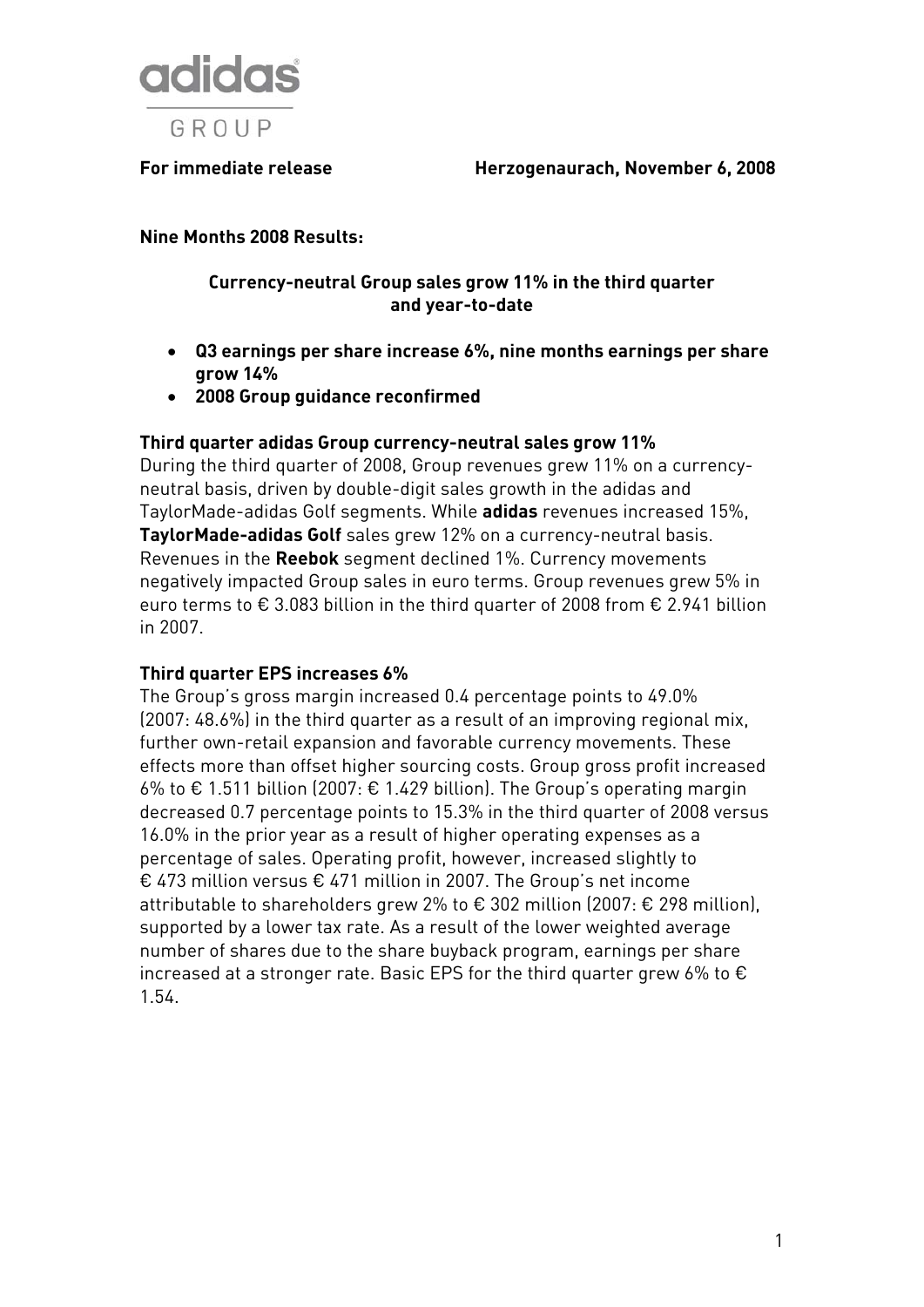## **adidas** GROUP

#### **adidas Group currency-neutral sales grow 11% in the first nine months of 2008**

During the first nine months of the year, Group revenues increased 11% on a currency-neutral basis, driven by double-digit sales growth in the adidas and TaylorMade-adidas Golf segments. The **adidas** segment grew 16%, the **Reebok** segment decreased 2% and **TaylorMade-adidas Golf** segment sales increased 11%. Currency movements negatively impacted Group sales in euro terms. Group revenues grew 4% in euro terms to € 8.225 billion in the first nine months of 2008 from € 7.879 billion in 2007.

"We have again delivered a strong set of financial results. Momentum in the adidas and TaylorMade-adidas Golf segments has clearly continued," commented adidas Group CEO and Chairman Herbert Hainer. "And this is despite mounting pressure on retail markets and consumer spending around the globe."

|                        | <b>Nine Months</b><br>2008 | <b>Nine Months</b><br>2007 | Change y-o-y<br>in euro terms | Change y-o-y<br>currency-<br>neutral |
|------------------------|----------------------------|----------------------------|-------------------------------|--------------------------------------|
|                        | $\epsilon$ in millions     | $\epsilon$ in millions     | in $%$                        | in $%$                               |
| adidas                 | 6,004                      | 5,465                      | 10                            | 16                                   |
| Reebok                 | 1,587                      | 1,765                      | (10)                          | (2)                                  |
| TaylorMade-adidas Golf | 614                        | 609                        |                               |                                      |
| HQ/Consolidation       | 20                         | 40                         | (51)                          | (46)                                 |
| <b>Total</b>           | 8,225                      | 7,879                      |                               | 11                                   |

*Nine months net sales growth by segment* 

#### **Sales increase strongly in nearly all regions**

During the first nine months of the year, adidas Group sales grew at doubledigit rates in all regions except North America where revenues declined. Group sales in **Europe** grew 13% on a currency-neutral basis in the first nine months of 2008 as a result of strong increases in most countries. In **North America**, Group revenues declined by 7% on a currency-neutral basis due to lower sales in the USA. Sales for the Group in **Asia** increased 23% on a currency-neutral basis in the first nine months of 2008, driven by particularly strong growth in China. In **Latin America**, currency-neutral sales grew 39% in the first nine months of the year, with double-digit increases coming from all of the region's major markets. This development was also supported by the first-time consolidation of Reebok's joint ventures in the region. Currency translation effects negatively impacted sales in euro terms in all regions. Sales in Europe increased 9% in euro terms to € 3.776 billion in 2008 from € 3.455 billion in 2007. Revenues in North America decreased 17% to € 1.871 billion in 2008 from € 2.248 billion in the prior year. In euro terms, revenues in Asia grew 16% to € 1.875 billion in 2008 from € 1.616 billion in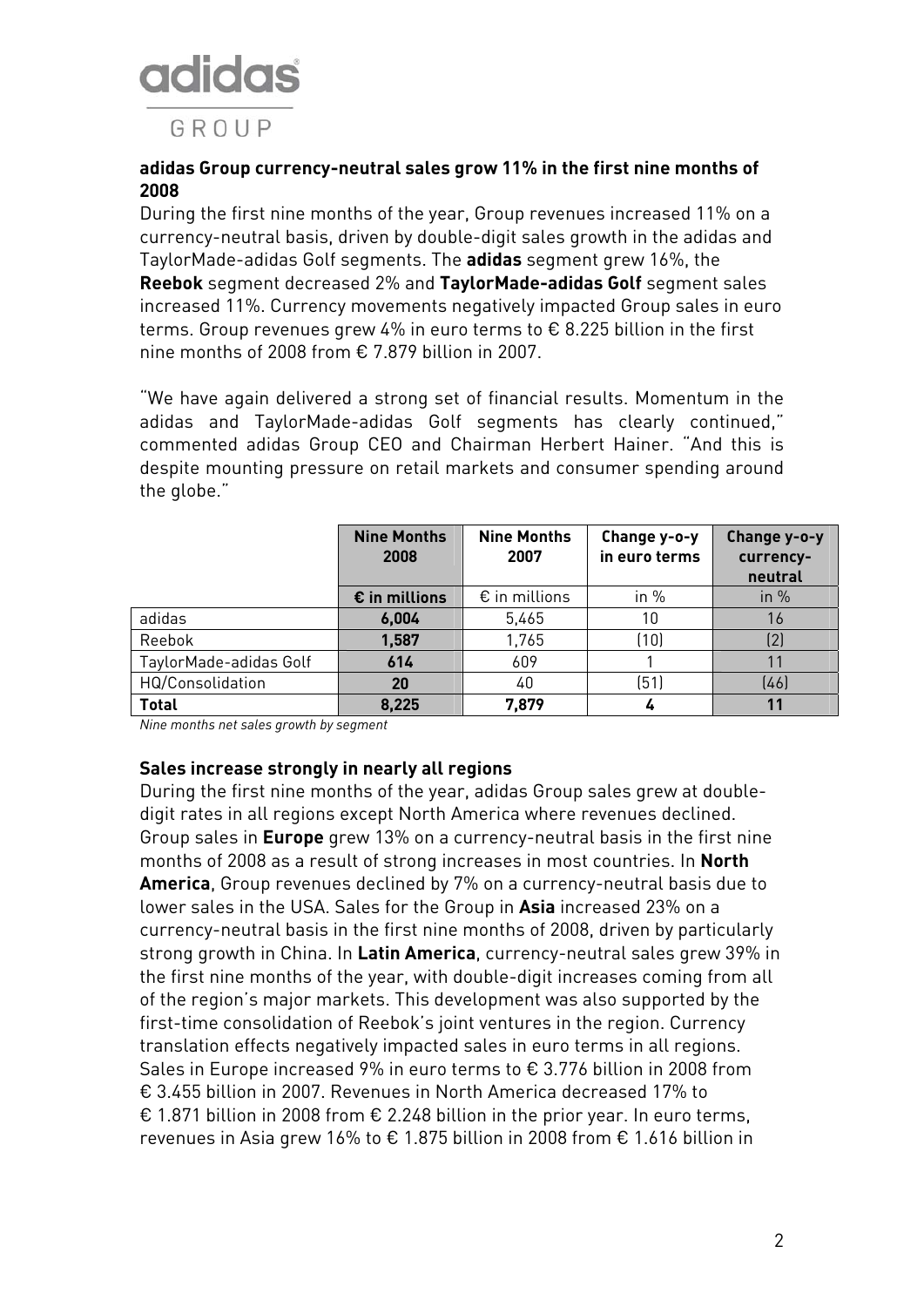GROUP

#### 2007. Sales in Latin America grew 34% to € 647 million in 2008 from € 484 million in the prior year.

|                    | <b>Nine Months</b><br>2008 | <b>Nine Months</b><br>2007 | Change y-o-y in<br>euro terms | Change y-o-y<br>currency-<br>neutral |
|--------------------|----------------------------|----------------------------|-------------------------------|--------------------------------------|
|                    | $\epsilon$ in millions     | $\epsilon$ in millions     | in $%$                        | in $%$                               |
| Europe             | 3,776                      | 3,455                      |                               | 13                                   |
| North America      | 1,871                      | 2,248                      | (17)                          | 7)                                   |
| Asia               | 1,875                      | 1,616                      | 16                            | 23                                   |
| Latin America      | 647                        | 484                        | 34                            | 39                                   |
| Total <sup>1</sup> | 8,225                      | 7,879                      |                               | 11                                   |

*Nine months net sales growth by region*

<u>.</u> 1 Including HQ/Consolidation.

#### **Record Group gross margin**

The Group gross margin increased by 1.7 percentage points to 49.4% during the first nine months of 2008 (2007: 47.7%), driven by improvements in the adidas and TaylorMade-adidas Golf segments. This highest-ever first nine months rate was related to an improving regional and product mix, increased own-retail activities as well as favorable currency movements. Cost synergies resulting from the Reebok integration into the adidas Group also continued to have a positive impact. Input price increases had only a modest negative impact on the cost of sales development in the first nine months of 2008. As a result of the Group's strong top-line growth and gross margin improvement, gross profit for the adidas Group rose 8% in the first nine months of 2008 to reach  $\epsilon$  4.062 billion versus  $\epsilon$  3.755 billion in the prior year.

#### **Operating margin improves by 0.4 percentage points**

The Group's operating margin grew 0.4 percentage points to 11.7% in the first nine months of 2008 (2007: 11.3%) as the increase in gross margin more than offset higher operating expenses as a percentage of sales. Operating expenses as a percentage of sales increased by 1.2 percentage points to 38.5% in the first nine months of 2008 from 37.3% in 2007. This development was primarily driven by higher marketing expenses as a percentage of sales in the adidas segment related to this year's major sporting events. Increased expenses to support the Group's growth in emerging markets such as Russia also impacted this development. Operating profit for the Group increased 8% in the first nine months of 2008 to reach € 963 million versus € 889 million in 2007.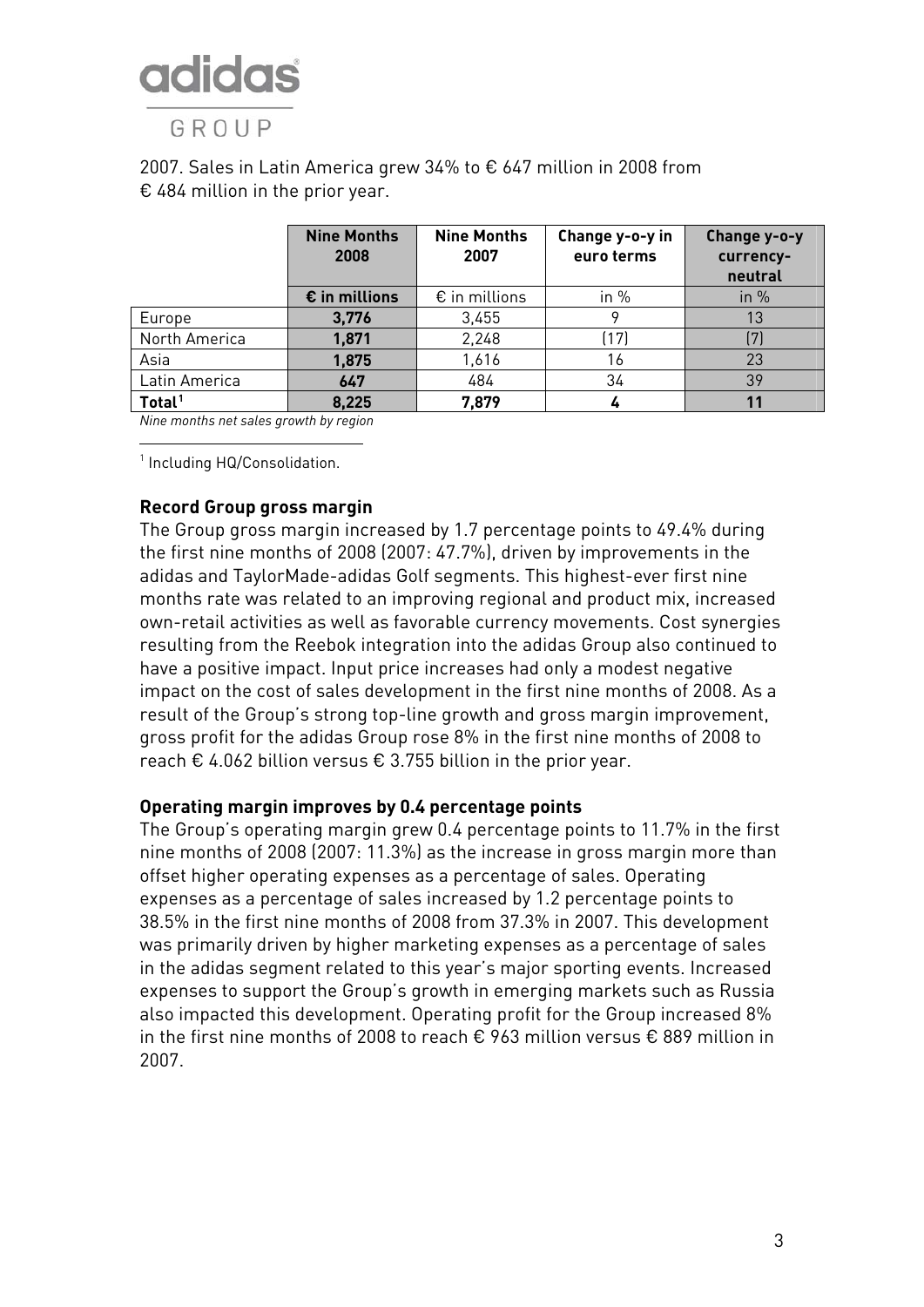

#### **Net financial expenses increase 9%**

Net financial expenses increased 9% to € 113 million in the first nine months of 2008 from € 104 million in the prior year. The increase was primarily due to exchange rate variances. Lower financial income also contributed to this development.

#### **Income before taxes increases by 8%**

Despite higher net financial expenses, income before taxes as a percentage of sales increased by 0.4 percentage points to 10.3% in 2008 from 10.0% in 2007 as a result of the Group's operating margin increase. Income before taxes for the adidas Group grew 8% to  $\epsilon$  850 million in the first nine months of 2008 from  $\epsilon$  785 million in 2007.

#### **Net income attributable to shareholders up 11%**

The Group's net income attributable to shareholders increased 11% to € 588 million in the first nine months of 2008 from € 530 million in 2007. This development was supported by a lower tax rate and lower minority interests. The Group's tax rate decreased by 1.5 percentage points to 30.5% in the first nine months of 2008 (2007: 32.0%). The Group's minority interests declined by 31% to € 2 million in the first nine months of 2008 from € 4 million in the prior year.

#### **Basic earnings per share increase 14%**

Basic earnings per share increased 14% to  $\epsilon$  2.96 in the first nine months of 2008 versus  $€$  2.60 in the prior year. The weighted average number of shares used in the calculation of basic earnings per share was 198,868,061 (2007 average: 203,583,762). Diluted earnings per share in 2008 increased 13% to € 2.78 from € 2.46 in the prior year. The weighted average number of shares used in the calculation of diluted earnings per share was 214,671,394 (2007 average: 219,456,361).

#### **Share buyback program completed**

Under the share buyback program announced on January 29, 2008, adidas AG purchased 2,705,313 shares at an average price of € 38.20 during the third quarter. The buyback volume amounted to € 103 million in the third quarter. The buyback program was continued in the fourth quarter. On October 27, 2008, adidas AG announced the completion of the program. Between January 30 and October 22, 2008, adidas AG repurchased a total of 10,182,248 shares at an average price of  $\epsilon$  40.21. This represents 5% of the stock capital at the time the program started. The total buyback volume amounted to  $\epsilon$  409 million.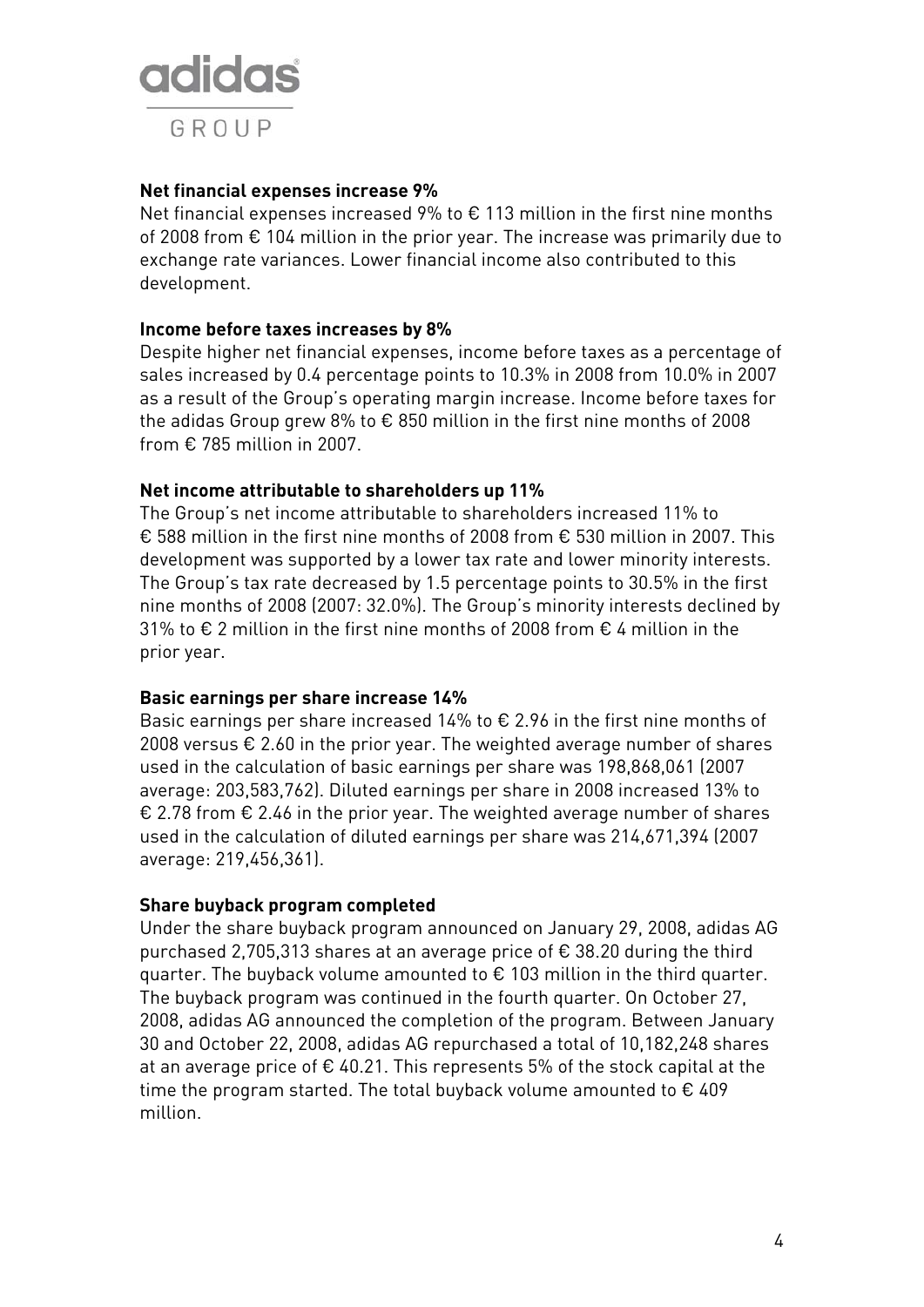GROUP

#### **Working capital development supports further growth**

Group inventories grew 14% to  $\epsilon$  1.812 billion at the end of the first nine months of 2008 versus € 1.596 billion in 2007. On a currency-neutral basis, this represents an increase of 15%. This development is due to business expansion in emerging markets and the inventories related to the new Reebok joint ventures in Latin America. Receivables for the Group increased 7% to  $\epsilon$ 2.055 billion at the end of the first nine months of 2008 versus € 1.918 billion in the prior year. On a currency-neutral basis, receivables increased 9%, which is below sales growth for the third quarter. This reflects ongoing strict discipline in the Group's trade terms management and concerted collection efforts in all segments.

#### **Net borrowings increase by € 392 million**

<span id="page-4-0"></span>Net borrowings at September 30, 2008 were € 2.593 billion, up 18% or € 392 million versus € 2.201 billion in the prior year. The positive impact of the Group's strong bottom-line profitability was more than offset by the share buyback, investments in controlled space, other capital expenditure and operating working capital needs.

#### **adidas backlogs grow 4% on a currency-neutral basis**

Backlogs for the adidas brand at the end of the third quarter increased 4% versus the prior year on a currency-neutral basis. The non-recurrence of prior year orders for UEFA EURO 2008™ related product had a negative impact on football backlogs. The overall improvement, however, was supported by increases in many other major categories. In euro terms, adidas backlogs also grew 4%. Footwear orders increased 6% in currency-neutral terms (+6% in euros) with growth coming from all regions. Apparel backlogs grew 1% on a currency-neutral basis (+1% in euros), driven by growth in Asia which more than compensated declines in Europe and North America.

|                      |               | <b>Footwear</b>      | <b>Apparel</b> |                      | Total <sup>1</sup> |                      |
|----------------------|---------------|----------------------|----------------|----------------------|--------------------|----------------------|
|                      | in $\epsilon$ | currency-<br>neutral | in $\epsilon$  | currency-<br>neutral | in $\epsilon$      | currency-<br>neutral |
| <b>Europe</b>        |               |                      | (4)            | ι∠,                  | (2)                |                      |
| <b>North America</b> | 10            |                      | (4)            | $\left( 3\right)$    |                    |                      |
| Asia                 |               |                      | 13             |                      |                    |                      |
| <b>Total</b>         |               |                      |                |                      |                    |                      |

*Year-over-year development of adidas order backlogs by product category and region as at September 30, 2008 (in %)* 

1 Includes hardware backlogs.

<u>.</u>

#### **Reebok backlogs decline**

Currency-neutral Reebok backlogs at the end of the third quarter of 2008 decreased 13% versus the prior year on a currency-neutral basis. In euro terms, this also represents a decline of 13%. Footwear backlogs decreased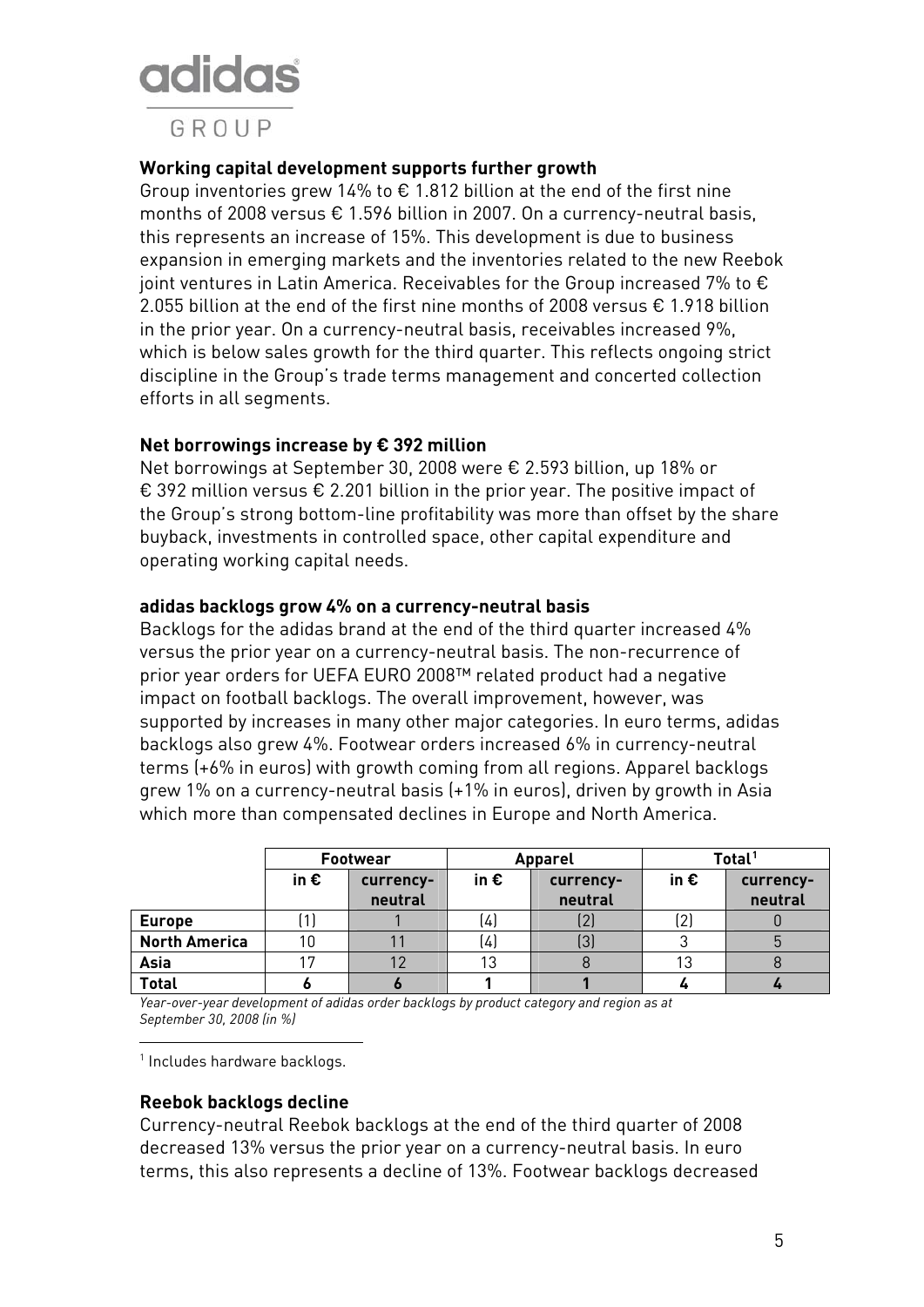### GROUP

10% in currency-neutral terms (–10% in euros). Apparel backlogs declined by 23% on a currency-neutral basis (–24% in euros). These developments largely reflect challenging market conditions in Reebok's major markets. Due to the exclusion of the own-retail business and the high share of at-once business in Reebok's sales mix, order backlogs in this segment are not indicative of the expected 2008 sales development.

|                      | <b>Footwear</b> |                      | <b>Apparel</b> |                      | Total <sup>1</sup> |                      |
|----------------------|-----------------|----------------------|----------------|----------------------|--------------------|----------------------|
|                      | in $\epsilon$   | currency-<br>neutral | in $\epsilon$  | currency-<br>neutral | in $\epsilon$      | currency-<br>neutral |
| <b>Europe</b>        | (12)            | (10)                 | (24)           | (23)                 | (16)               | (14)                 |
| <b>North America</b> | (23)            | (22)                 | (23)           | (22)                 | (22)               | (21)                 |
| Asia                 | (37)            | (41)                 | (31)           | (36)                 | (35)               | (39)                 |
| <b>Total</b>         | (10)            | (10)                 | (24)           | (23)                 | (13)               | (13)                 |

*Year-over-year development of Reebok order backlogs by product category and region as at September 30, 2008 (in %)* 

<sup>1</sup> Includes hardware backlogs.

1

#### **Group 2008 and 2009 outlook**

adidas AG today confirms the Group financial guidance it has previously communicated for 2008. adidas Group sales in 2008 are expected to grow at a high-single-digit rate on a currency-neutral basis. Brand adidas sales are forecasted to increase at a low-double-digit currency-neutral rate. Sales guidance has changed for the Reebok and TaylorMade-adidas Golf segments. Currency-neutral Reebok segment sales are now forecasted to remain stable compared to the prior year (previously mid- to high-single-digit increase). Currency-neutral TaylorMade-adidas Golf sales are now forecasted to increase at a high-single-digit rate (previously mid-single-digit rate). Full year Group gross margin is expected to exceed 48.0%. The Group operating margin is expected to approach 10.0% in 2008. Full year net income attributable to shareholders is projected to grow by at least 15% in 2008 versus the 2007 level of € 551 million. This will represent the eighth consecutive year of double-digit net income growth for the Group.

<span id="page-5-0"></span>Based on current order intake and retailer feedback, Management plans to grow sales and net income again in 2009. However, as a result of the uncertain global macroeconomic environment and the potential impact on the Group's financial results, Management currently lacks sufficient visibility on the Group's business development in the coming year. Therefore, the adidas Group has decided to retract its financial guidance for 2009. It is planned to provide a 2009 outlook with the presentation of the Group's 2008 full year results in March next year.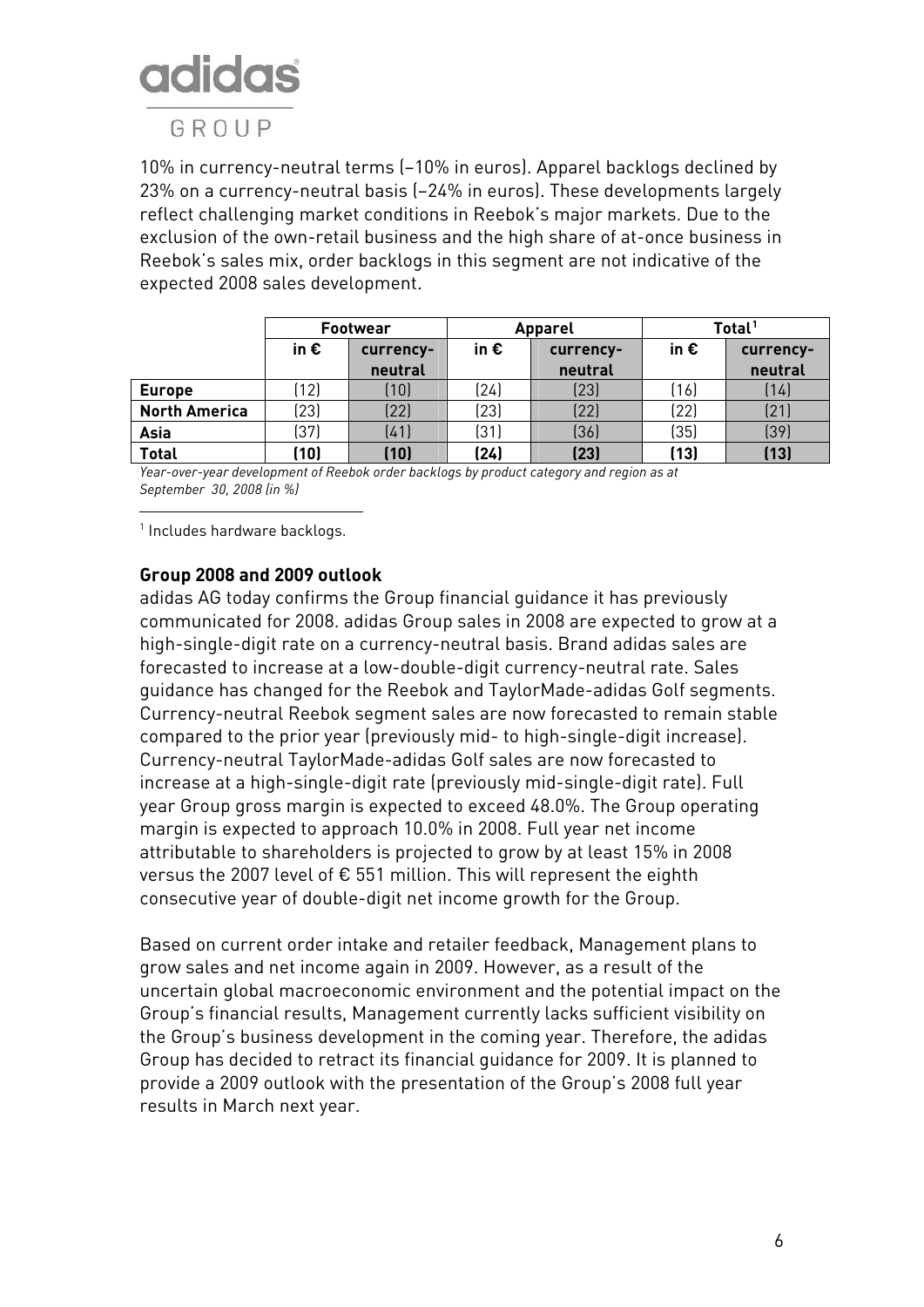

GROUP

Herbert Hainer stated: "We are on a good path to reaching all of our financial targets for 2008. However, the current state of the world economy means we have challenges in front of us that require all our energy and focus. But we are not sitting back and just waiting to react. We are pro-actively looking at ways to ensure we drive healthy top- and bottom-line growth again in 2009. This will be achieved through tight cost control but also continued investments in our core business segments."

\*\*\*

#### **Contacts:**

Chief Corporate Vice President, Communications Officer **Investor Relations** 

<span id="page-6-0"></span>Anne Putz John-Paul O'Meara

Kirsten Keck Dennis Weber

### **Media Relations Investor Relations** Jan Runau Natalie M. Knight

Tel.: +49 (0) 9132 84-3830 Tel.: +49 (0) 9132 84-2187

Head of Corporate PR Senior Investor Relations Manager Tel.: +49 (0) 9132 84-2964 Tel.: +49 (0) 9132 84-2751

Corporate PR Manager **Investor Relations Manager** Tel.: +49 (0) 9132 84-6207 Tel.: +49 (0) 9132 84-4989

Please visit our corporate website: [www.adidas-Group.com](http://www.adidas-group.com/)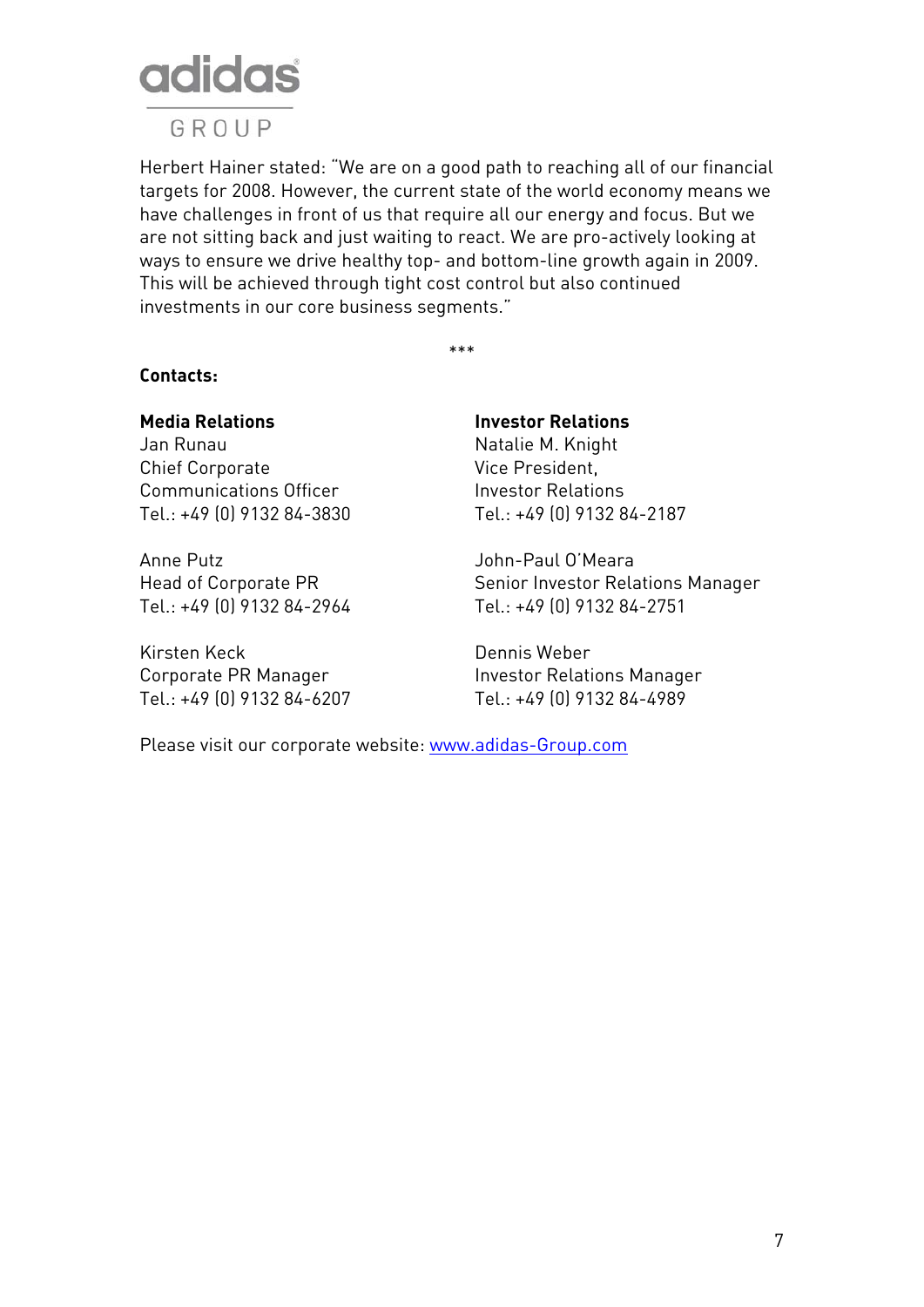## adidas GROUP

#### **adidas Group Consolidated Income Statement (IFRS)**

| $\epsilon$ in millions                        | 3rd quarter<br>2008 | 3rd quarter<br>2007 | Change                |
|-----------------------------------------------|---------------------|---------------------|-----------------------|
|                                               |                     |                     |                       |
| Net sales                                     | 3,083               | 2,941               | 4.8<br>%              |
| Cost of sales                                 | 1,572               | 1,512               | %<br>3.9              |
| <b>Gross profit</b>                           | 1,511               | 1,429               | 5.8<br>$\frac{0}{n}$  |
| 1% of net sales)                              | 49.0%               | 48.6%               | 0.4<br>pp             |
| Royalty and commission income                 | 23                  | 26                  | (12.2)<br>%           |
| Other operating income and expenses           | 1,061               | 984                 | %<br>7.9              |
| I% of net sales)                              | 34.4%               | 33.4%               | 1.0<br>pp             |
| <b>Operating profit</b>                       | 473                 | 471                 | 0.3<br>%              |
| I% of net sales)                              | 15.3%               | 16.0%               | (0.7)<br>pp           |
| Financial income                              | 7                   | 11                  | (32.9)<br>%           |
| Financial expenses                            | 49                  | 41                  | 18.8<br>$\frac{a}{2}$ |
| Income before taxes                           | 431                 | 441                 | (2.2)<br>%            |
| l% of net salesl                              | 14.0%               | 15.0%               | (1.0)<br>pp           |
| Income taxes                                  | 128                 | 141                 | (9.5)<br>%            |
| l% of income before taxes)                    | 29.6%               | 32.0%               | (2.4)<br>pp           |
| <b>Net income</b>                             | 303                 | 300                 | 1.2<br>$\frac{a}{2}$  |
| l% of net sales)                              | 9.8%                | 10.2%               | (0.3)<br>pp           |
| Net income attributable to shareholders       | 302                 | 298                 | 1.5<br>$\frac{0}{n}$  |
| [% of net sales]                              | 9.8%                | 10.1%               | (0.3)<br>pp           |
| Net income attributable to minority interests | 1                   | $\overline{2}$      | (43.2)<br>%           |
| Basic earnings per share (in €)               | 1.54                | 1.46                | 5.6<br>%              |
| Diluted earnings per share (in $\epsilon$ )   | 1.44                | 1.37                | 5.3<br>%              |

#### **Net Sales**

| l€ in millions         | 3rd quarter<br>2008 | 3rd quarter<br>2007 | Change      |
|------------------------|---------------------|---------------------|-------------|
| adidas                 | 2,218               | 2,012               | %<br>10.2   |
| Reebok                 | 665                 | 728                 | [8.7]<br>%  |
| TaylorMade-adidas Golf | 197                 | 190                 | 3.5<br>%    |
|                        |                     |                     |             |
| Europe                 | 1,423               | 1,339               | 6.3<br>%    |
| North America          | 711                 | 819                 | [13.3]<br>% |
| Asia                   | 661                 | 579                 | %<br>14.1   |
| Latin America          | 266                 | 174                 | %<br>52.8   |

Rounding differences may arise in percentages and totals.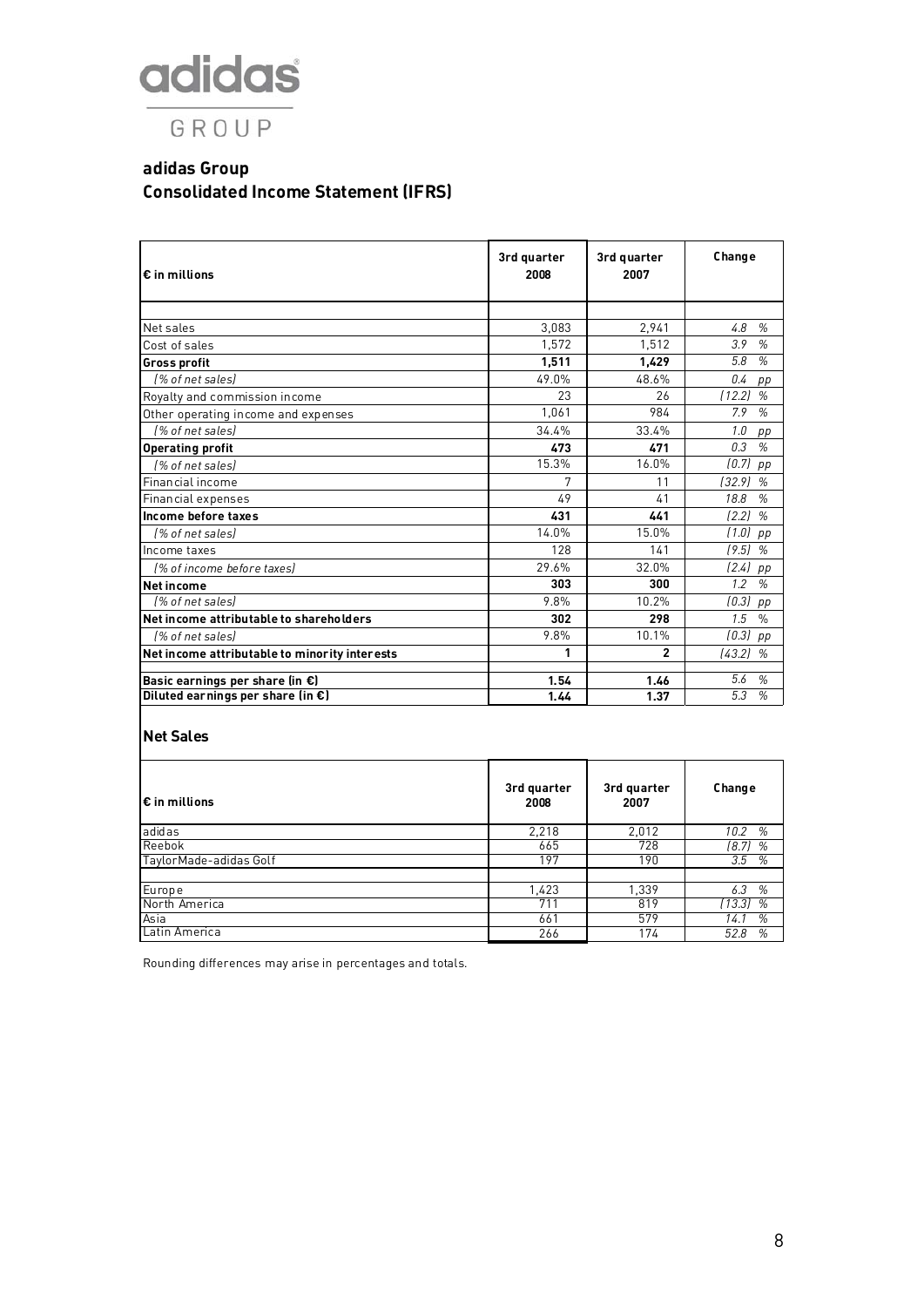## adidas GROUP

#### **adidas Group Consolidated Income Statement (IFRS)**

| $\bm \epsilon$ in millions                    | <b>Nine Months</b><br>2008 | <b>Nine Months</b><br>2007 | Change                |
|-----------------------------------------------|----------------------------|----------------------------|-----------------------|
|                                               |                            |                            |                       |
| Net sales                                     | 8,225                      | 7,879                      | %<br>4.4              |
| Cost of sales                                 | 4.163                      | 4,124                      | %<br>0.9              |
| Gross profit                                  | 4,062                      | 3,755                      | $\frac{a}{2}$<br>8.2  |
| [% of net sales]                              | 49.4%                      | 47.7%                      | 1.7<br>pp             |
| Royalty and commission income                 | 64                         | 71                         | (9.2)<br>%            |
| Other operating income and expenses           | 3,163                      | 2,937                      | 7.7<br>%              |
| 1% of net sales)                              | 38.5%                      | 37.3%                      | 1.2<br>pp             |
| <b>Operating profit</b>                       | 963                        | 889                        | 8.3<br>%              |
| 1% of net sales)                              | 11.7%                      | 11.3%                      | 0.4<br>pp             |
| Financial income                              | 23                         | 25                         | (7.8)<br>%            |
| Financial expenses                            | 136                        | 129                        | 5.3<br>%              |
| llncome before taxes                          | 850                        | 785                        | 8.3<br>$\frac{a}{2}$  |
| 1% of net sales)                              | 10.3%                      | 10.0%                      | 0.4<br>pp             |
| Income taxes                                  | 260                        | 251                        | 3.4<br>%              |
| (% of income before taxes)                    | 30.5%                      | 32.0%                      | (1.5)<br>pp           |
| Net income                                    | 590                        | 534                        | %<br>10.6             |
| 1% of net sales)                              | 7.2%                       | 6.8%                       | 0.4<br>pp             |
| Net income attributable to shareholders       | 588                        | 530                        | 10.9<br>$\frac{0}{0}$ |
| 1% of net sales)                              | 7.1%                       | 6.7%                       | 0.4<br>pp             |
| Net income attributable to minority interests | $\overline{2}$             | 4                          | (30.6)<br>%           |
| Basic earnings per share (in €)               | 2.96                       | 2.60                       | 13.6<br>%             |
| Diluted earnings per share (in €)             | 2.78                       | 2.46                       | %<br>13.3             |

### **Net Sales**

| l€ in millions         | <b>Nine Months</b><br>2008 | <b>Nine Months</b><br>2007 | Change      |
|------------------------|----------------------------|----------------------------|-------------|
| adidas                 | 6,004                      | 5,465                      | 9.9<br>%    |
| Reebok                 | 1,587                      | 1,765                      | (10.1)<br>% |
| TaylorMade-adidas Golf | 614                        | 609                        | 0.8<br>%    |
|                        |                            |                            |             |
| Europe                 | 3,776                      | 3,455                      | 9.3<br>%    |
| North America          | 1,871                      | 2,248                      | $(16.8)$ %  |
| Asia                   | 1,875                      | 1,616                      | 16.0<br>%   |
| Latin America          | 647                        | 484                        | 33.7<br>%   |

Rounding differences may arise in percentages and totals.